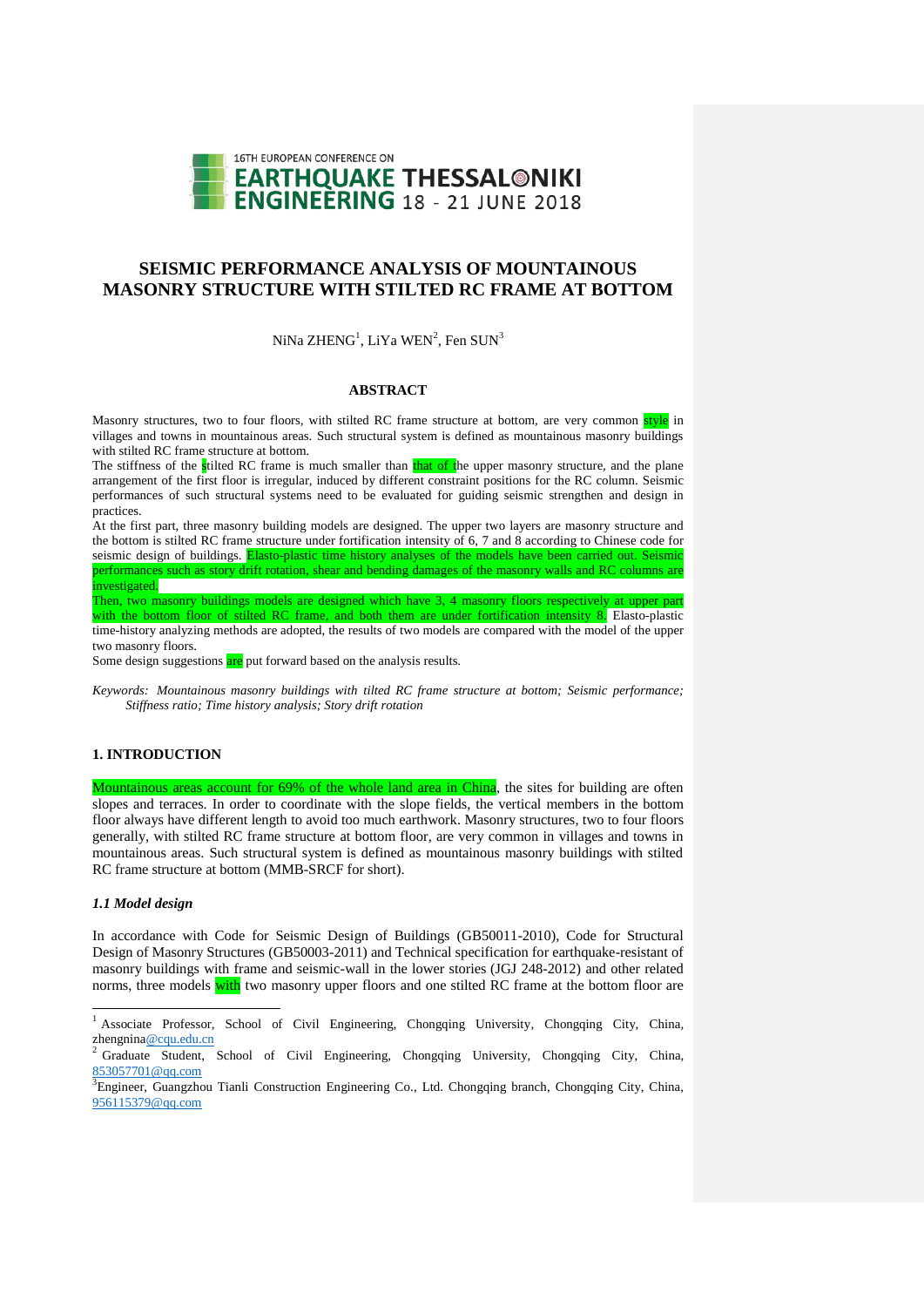designed.

The fortification intensity was 6(0.05g.), 7(0.10g) and 8(0.20g), respectively. Design earthquake group is the second group, Site-class  $\Pi$ , Characteristic period  $T_g$  is 0.40s. The three models are named as  $D_f-2-6$ ,  $D_f-2-7$ ,  $D_f-2-8$ . Detailed design information is as presented follows:

(1) Strength of upper masonry brick is MU10, mortar is M10. The thickness of all masonry walls is 240mm. The concrete strength of ring beam and structural column is C20. The cross-section of structural column is  $240 \times 240$  mm, with  $4\phi12$  reinforcements; the cross-section of the ring beam are  $240 \times 180$  mm (the third floor) and  $240 \times 240$  mm (the second floor), with  $4\phi 12$  reinforcements, stirrup spacing at 200mm. The floor thickness is 120mm, the dead load is  $2kN/m<sup>2</sup>$  (except self-weight of the plate), live load is  $2kN/m^2$ ; the dead load on the roof is  $4kN/m^2$  (except self-weight of the roof), live load is 0.5kN/m<sup>2</sup>. The height of upper masonry floor is 3m, all windowsills are 900mm and all windows are 1500mm.

(2) The concrete strength of all members in bottom frame floor is C30, the cross section of the beams is  $300 \times 500$  mm, and the columns is  $350 \times 350$  mm. Longitudinal rebar of RC frame are HRB400, structural steel bars and stirrups are HPB300. The layouts of the model are shown in Figure 1, and the elevation of the bottom RC frame layer is depicted in Figure 2. The three models are analyzed and designed in accordance with Code for Seismic Design of Buildings (GB50011-2010).



(a) Layout of the bottom RC frame floor (b) Layout of upper two masonry floors Figure 1. Layouts of the models (Note: Numbers in [], { } are on behalf of  $D_f$ -2-7,  $D_f$ -2-8.)



Figure 2. Vertical view of the bottom silted frame floor

#### *1.2 Mechanical parameters used in the analyse*

Perform 3D software is adopted in the analysis. Nonlinear fiber cross sections are used to simulate beams and columns, which are divided into concrete fibers and steel fibers. Common wall elements are adopted to simulate masonry walls. Wall section can only adopt fiber model to simulate the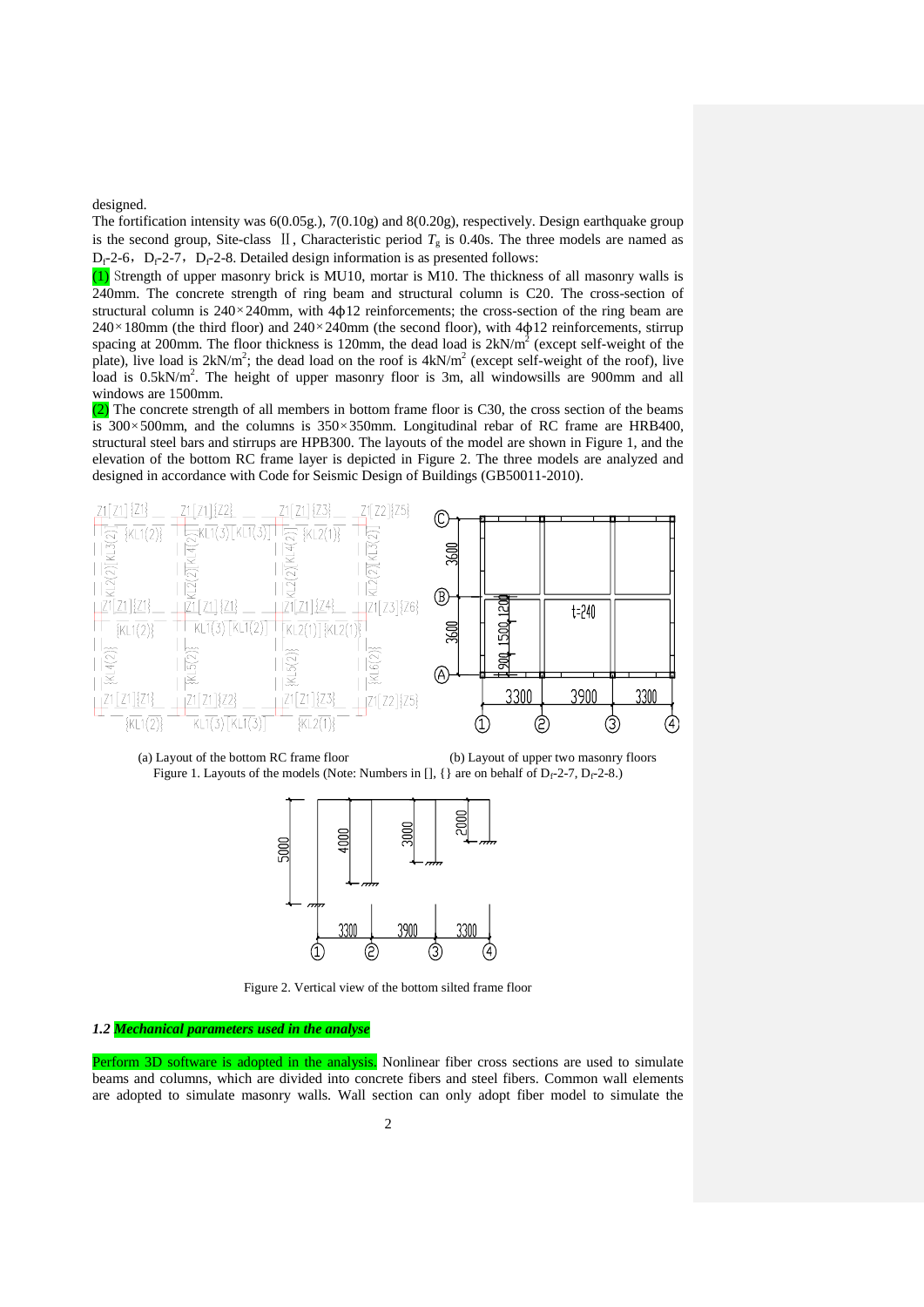performance. Like beams and columns, the fiber section is divided into concrete and steel fibers. The cross section of fiber can be set with linear or non-linear materials. The crush of concrete and yield of the rebar can be considered separately.

The average strength of material is adopted in this test, which is calculated by the standard value, according to the "code for design of concrete structures" and "code for design of masonry structures". The average values of the materials strength are listed in table 1. The compression strength  $f_m$  of masonry wall is 4.19 N/mm<sup>2</sup>, while the compression strengths of MU10 block and M10 mortar are determined by Shi Chuxian (2003).

Table 1. The average strength of materials in analysis

|                                | C30                                              | <b>HRB400</b> | <b>HPB300</b> | <b>Masonry wall</b> |
|--------------------------------|--------------------------------------------------|---------------|---------------|---------------------|
| <b>Strength</b>                | Compression, $f_c$ Tension, $f_v$ Tension, $f_v$ |               |               | Compression, $f_m$  |
| Average<br>strength $(N/mm^2)$ | 33.1                                             | 463.6         | 347.7         | 4.19                |

(1) Constitutive relation of concrete and steel

The constitutive curve for constrained concrete **adopts** Scott-Kent-Park model, B.D.Scott et al. (1982). The constitutive curve for normal concrete is applied according to Appendix C of Code for design of concrete structures (GB50010-2010). The constitutive relation of steel is the ideal elasto-plastic relationship provided by Perform-3D.

(2) Compression constitutive relation of masonry wall

The five-fold line model of "YULRX" in Perform-3D is used for compression constitutive curve for masonry material, as shown in Figure 3. "YULRX" is fitting with Yang Weizhong model, Yang Weizhong (2008), which is defined by equation (1).

$$
\frac{\sigma}{f_m} = \frac{1.633}{1 + 0.633(\varepsilon / \varepsilon_0)^{2.580}} \frac{\varepsilon}{\varepsilon_0}
$$
\n(1)

Where  $\epsilon_0$  is 0.005,  $f_m$  is 4.19MPa.



Figure3. Prediction of Compression Stress - Strain Curve of Masonry

X point is the failure point and  $\varepsilon_u$  is 5 times larger than  $\varepsilon_0$ . (3) Shear constitutive relation of masonry wall The F-D curve provided by Perform-3D is used as constitutive curve for shear of masonry wall, which is fitted to the area equality principle considering energy loss, as shown in Figure 4.

带格式的: 突出显示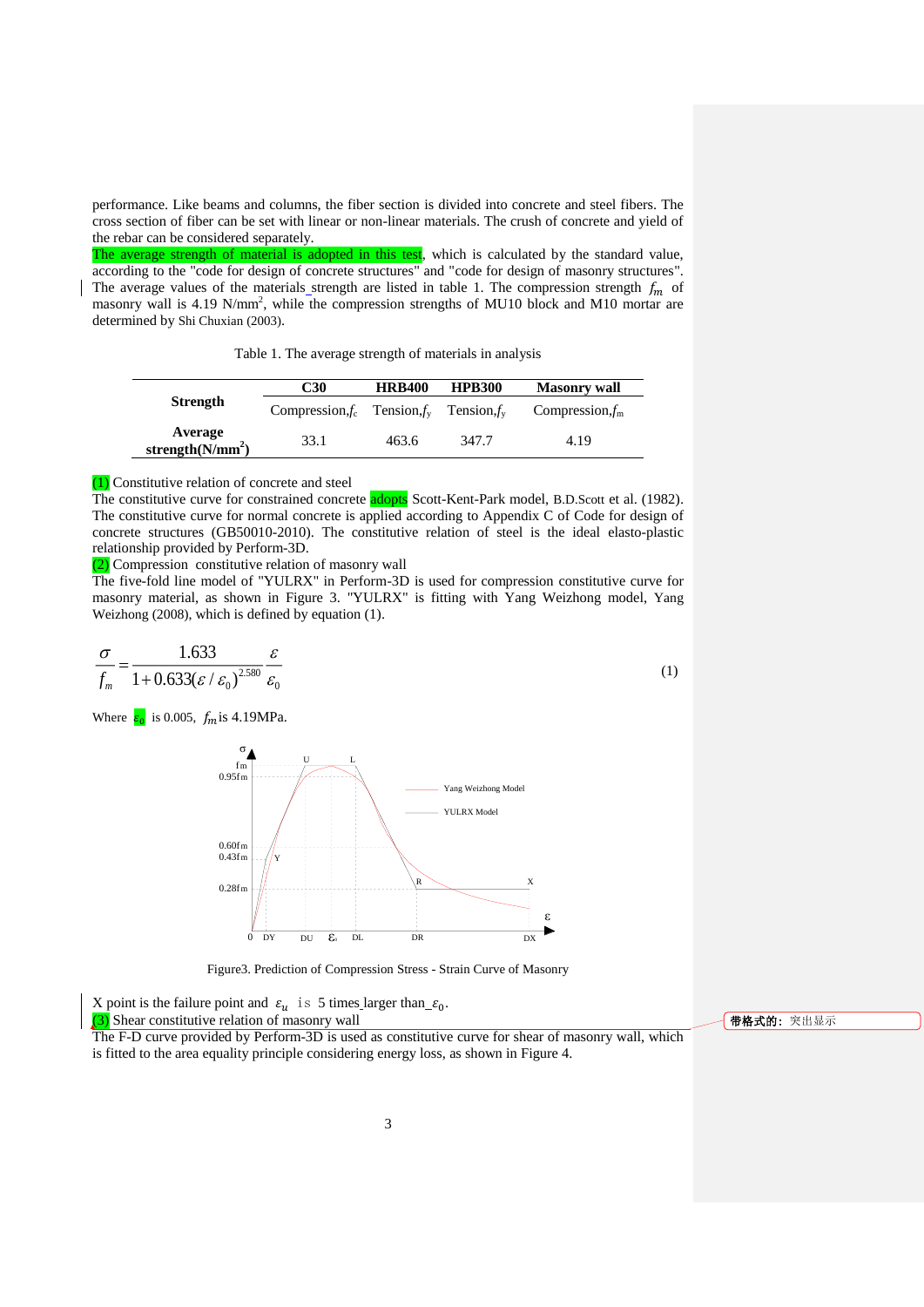

Figure 4. F-D curve for shear of masonry wall

In Figure 4, FU is  $f_{nm}$ , which is the smaller value of equation (2) and equation (3). Equation (2) is listed in reference Wang Qinglin (1989), and equation (3) is listed in reference Liu Guangxi and Wang Qinglin (2012).

$$
f_{vm} = 0.5f_{v0,m} + 0.7\sigma_y \tag{2}
$$

$$
f_{vm} = \frac{f_m}{2} \left[ \left( \frac{\sigma_y}{f_m} - m^2 + \sqrt{m^4 - 4m^2 \left( \frac{\sigma_y}{f_m} - 1 \right)^2} - \left( \frac{\sigma_y}{f_m} \right)^2 \right]^{0.5} \tag{3}
$$

Where  $f_{vm}$  is the average shear strength of masonry considering compression stress,  $f_{v0,m}$  is the average value of pure shear strength when compression stress is zero,  $f_{\nu 0,m} = 0.125 \sqrt{f_2}$ ,  $\sigma_{\nu}$  is the average compressive stress corresponding to the representative value of gravity load,  $f_m$  is the average compressive strength, *m* is tension and compression strength ratio,  $m = f_t/f_m$ . Initial shear stiffness  $K_0$  is calculated by equation (4).

$$
K_0 = \frac{\lambda G_w A_z}{\mu H} \tag{4}
$$

Where  $G_w$  is the shear modulus, H is the height of the masonry wall,  $\mu$  is the uneven distribution coefficient of shear force, which is 1.2,  $A<sub>z</sub>$  is the calculating cross-section of the wall, calculated by equation (5), and parameter  $\lambda$  is a coefficient considering shear strain.

$$
A_z = A_w (1 + 2\eta \frac{A_c G_c}{A_w G_w})
$$
\n<sup>(5)</sup>

Where  $A_w$  is the cross-sectional area of the masonry wall,  $A_c$  is the cross-sectional area of structural column,  $G_c$  is the shear modulus of concrete,  $\eta$  is equal to 0.26, which is working force coefficient of the masonry wall and structural column.

DU is the corresponding strain of FU, and DL is 1.1 times that of DU, DX is defined as the failure point, generally the value of DX is set to bigger according to the equal area principle to make FR smaller.

(4) Definition of the seismic action

Natural **accelerograms** Usa04545, Usa00075 are selected for calculation by dual-band wave selection procedures, and ACC1 is the artificial accelerogram referring Code for Seismic Design of Buildings (GB50011-2010). The response spectra of three **accelerograms** and design response spectrum, which regulated in Code for Seismic Design of Buildings (GB50011-2010) are shown in Figure 5. The information of three accelerograms are showed in Table 2.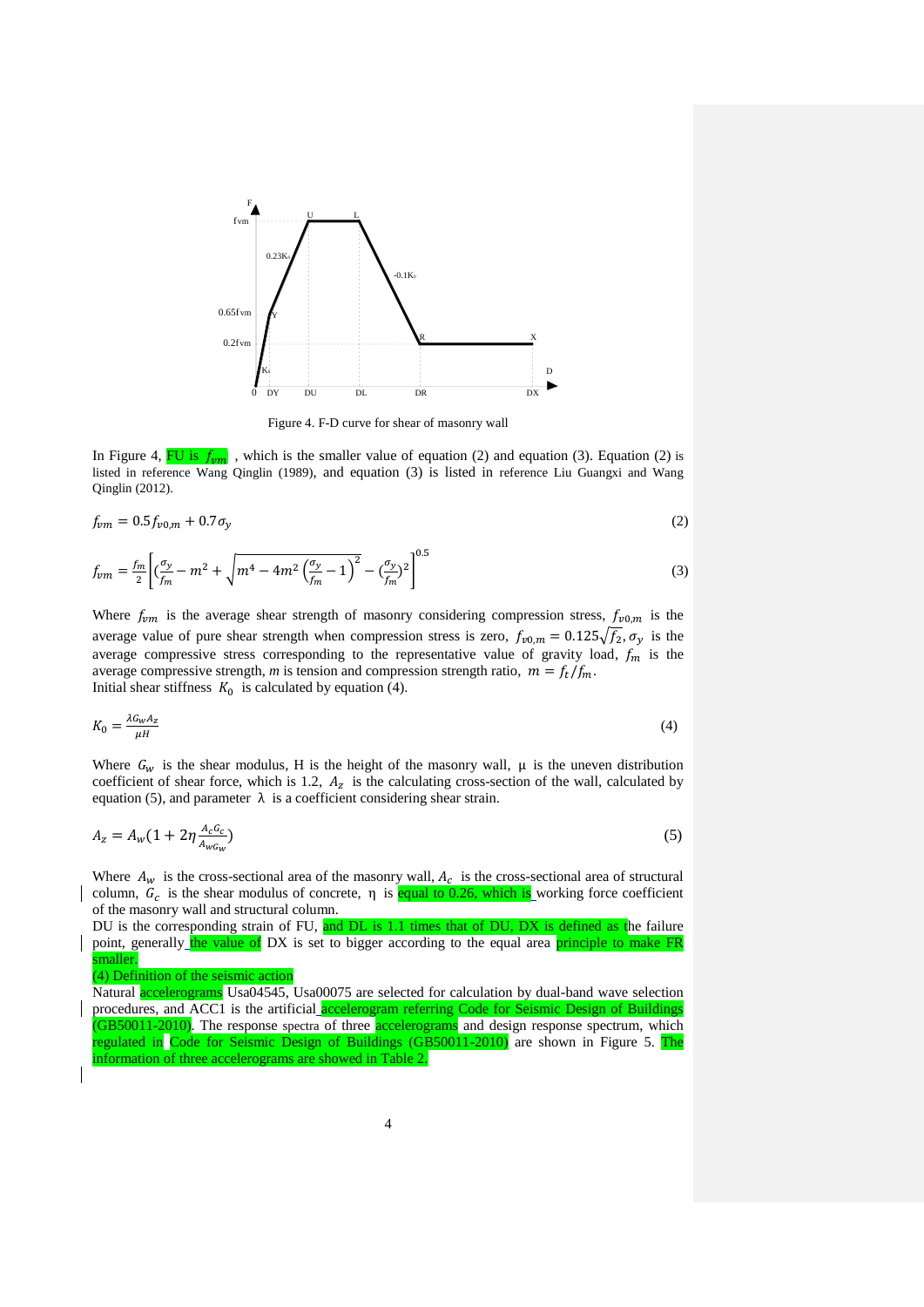

Figure 5. Response spectra of accelerograms and the design response spectrum

| Accelerograms    | Earthquake<br><b>Name</b>       | Year | <b>Station Name</b>                       | <b>Duration</b> | <b>Time Step</b> |
|------------------|---------------------------------|------|-------------------------------------------|-----------------|------------------|
| Usa04545         | <b>NORTHRIDGE</b>               | 1994 | 4747 NEW YORK AVE, LA<br>CRESCENTA, CA    | 40.72           | 0.02             |
| Usa00075         | <b>HELENA</b><br><b>MONTANA</b> | 1935 | HELENA, MONTANA<br><b>CARROLL COLLEGE</b> | 51.06           | 0.02             |
| ACC <sub>1</sub> |                                 |      | --                                        | 40              | 0.02             |

Table 2 The information of three accelerograms

Plasto-plastic time-history analyzing of three models are carried out under the rare intensity level of 6 7 and 8, with two natural accelerograms and one artificial accelerogram. Two-direction seismic inputs are considered, where the maximum acceleration of X-direction to Y-direction is 1:0.85.

### **2. SEISMIC PERFORMANCE OF MMB-SRCF MODELS IN DIFFERENT SEISMIC INTENSITY**

### *2.1 Dynamic behavior, stiffness ratio and plane regularity*

The stiffness ratios of the first masonry story and the s**tilted RC frame** are calculated according to Appendix A of "Technical specification for earthquake-resistant of masonry buildings with frame and seismic-wall in the lower stories (JGJ 248-2012)". Three models have the same stiffness since they are arranged in the same way. The lateral stiffness  $K_{\text{eff}}$  of the unequal-height column of the bottom layer is calculated by the method in Wang Liping et al. (2014). The stiffness of the bottom stilted RC frame is relative smaller compared with that of masonry layer, which has a large lateral stiffness; the stiffness ratio in X-direction and Y-direction is as high as 12.4, and 19.88, respectively.

The periods of the three models are listed in Table 3. It can be seen that the first cycles of three models are relatively close, and they are all about  $0.32$ s.

The ratio of the maximum story drift and the average story drift of the bottom floor of  $D_f-2-6$ ,  $D_f-2-7$ and  $D_f$ -2-8, under accelerograms USA01405, are shown in Table 3.

According to provisions 3.4.3 in "Code for seismic design of buildings (GB50011-2011)", the structure is **torsionally** irregular if the ratio of the maximum story drift to the average story drift is greater than 1.2. It is noticeable from Table 3 that,  $D_f$ -2-6,  $D_f$ -2-7 and  $D_f$ -2-8 are all torsional irregularities.

As the layouts of upper masonry structure are basically symmetrical, the torsional irregularities of the structure are mainly attributed to the different stiffness of the bottom stilted frame column.

Table 3. Dynamic characteristic and plane regularity of three models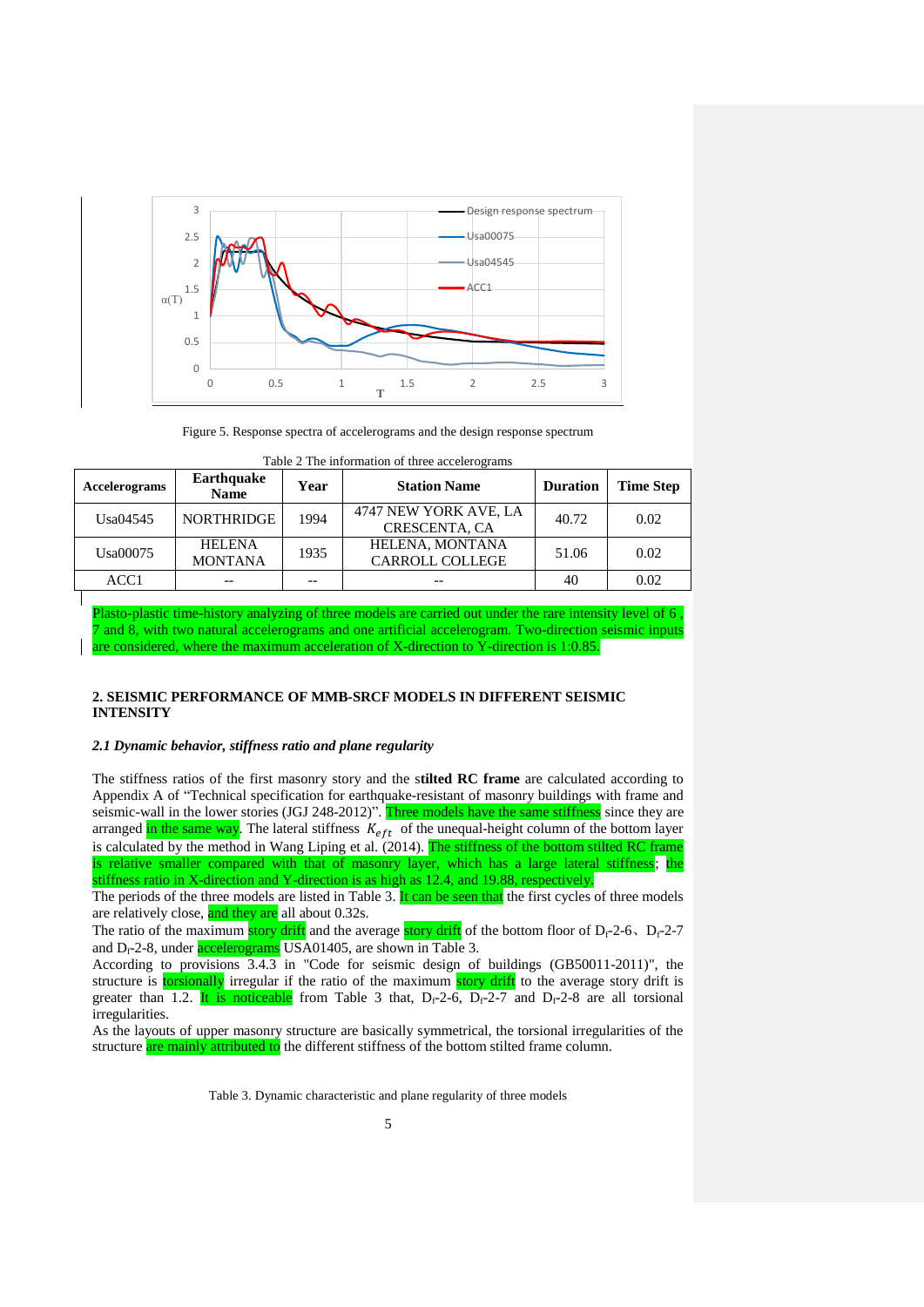| <b>Model</b>  | <b>period</b> (s) | The first The second The third<br><b>period</b> (s) | <b>period</b> (s) | <b>Maximum</b><br>story<br>drift(MMD)<br>$(\mathbf{mm})$ | <b>Average story</b><br>drift(ASD)(mm) | MMD/<br><b>ASD</b> |
|---------------|-------------------|-----------------------------------------------------|-------------------|----------------------------------------------------------|----------------------------------------|--------------------|
| $D_f - 2 - 6$ | 0.33              | 0.26                                                | 0.051             | 14.66                                                    | 9.43                                   | 1.63               |
| $D - 2 - 7$   | 0.33              | 0.25                                                | 0.053             | 24.01                                                    | 15.19                                  | 1.58               |
| $D_f - 2 - 8$ | 0.31              | 0.24                                                | 0.052             | 42.21                                                    | 25.93                                  | 1.63               |

*2.2 Story drift rotation*

(1) The story drift rotations (SDR)

The story drift rotation (SDR) represents the ratio of story drift to the story height, The SDR of three models under different earthquake inputs are presented in Figure 6. The comparisons of SDR under different intensities are **illustrated** in Figure 7.



Figure 6. Story drift rotations (SDR) of three models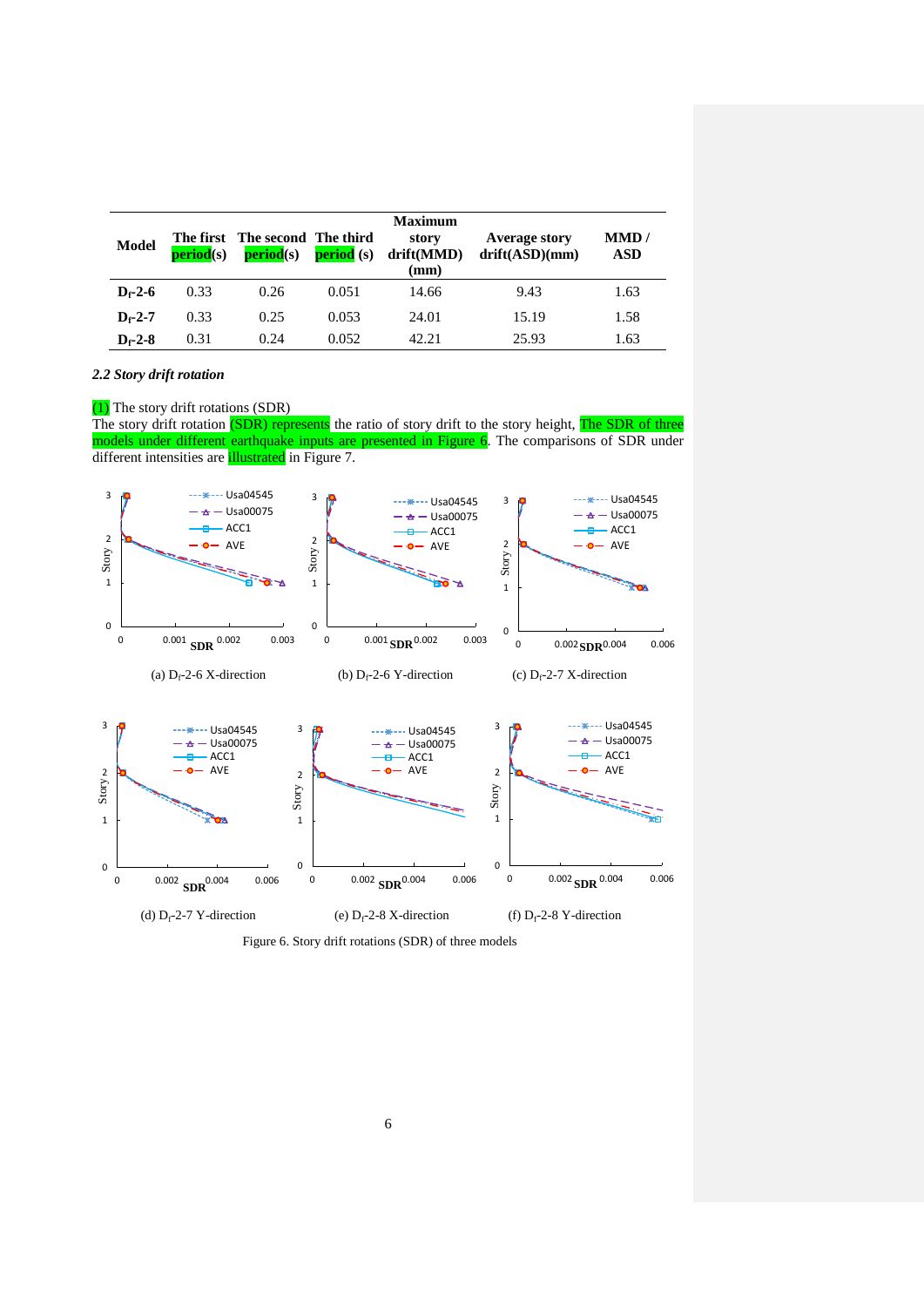

It can be seen from Figure 6 that the calculation results of the elasto-plastic story drift rotation are similar between three waves, and the data deviation is not significant.

It can be noticed from Figure 7 that, the maximum elasto-plastic story drift rotation is in the bottom frame story. With the raise of input intensity, the story drift rotation increase gradually. The story drift rotations of upper masonry floors are very small.

(2) The damage level of the bottom RC frame layer

According to "Code for Seismic Design of Buildings (GB50010-2010)", the elastic story drift rotation limit of the bottom RC frame story is 1/550, and elasto-plastic story drift rotation limit is 1/50. The overall working state and the overall damage of RC frame structure are specified in Section 3.10.3 of the code, which are graded by story drift rotation limits shown in Table 4.

Table 4. **Identification of damage level** of the bottom RC frame layer

| <b>Damage level</b>                   | <b>Basically</b><br>200d | Minor<br>damage   | Moderate<br>damage | <b>Serious</b><br>damage | <b>Collapse</b> |
|---------------------------------------|--------------------------|-------------------|--------------------|--------------------------|-----------------|
| <b>Story drift rotation</b><br>limits | 0.0018                   | $0.0027 - 0.0036$ | $0.0055 - 0.0073$  | <0.018                   | > 0.02          |

In this paper, the damage analysis of members is mainly based on the damage judgement of steel members. According to Table 4, the damage state of bottom RC frame structures is evaluated. The results are presented in Table 5.

As shown in Table 5, the bottom story of Df-2-8 is seriously damaged, while the model does not collapse when the story drift rotation is less than 0.02.

Table 5. Damage level of bottom RC frame

| <b>Direction</b> | $D - 2 - 6$  | $D - 2 - 7$                | $D_f - 2-8$     |
|------------------|--------------|----------------------------|-----------------|
|                  | 0.0027       | 0.0051                     | 0.0074          |
|                  | Minor damage | Slight to moderate damage. | Serious damage  |
| v                | 0.0024       | 0.0040                     | 0.0063          |
|                  | Minor damage | Slight to moderate damage. | Moderate damage |

### *2.3 Shear damage of masonry wall*

In the case of damage analysis, the seismic response of the model is the largest when the input is USA04545, thus only the results under USA04545 are listed below. For the upper masonry structure, damage assessment is mainly based on its shear strain. Figure 8 depicts the shear damage of the masonry wall on B-axis, which is the most severely damaged wall.

The greater the utilization, the closer to the shear destruction happening. When the shear strain reaches the cracking strain, the utilization rate is equal to 1, and the masonry cracks. In Perform-3D, different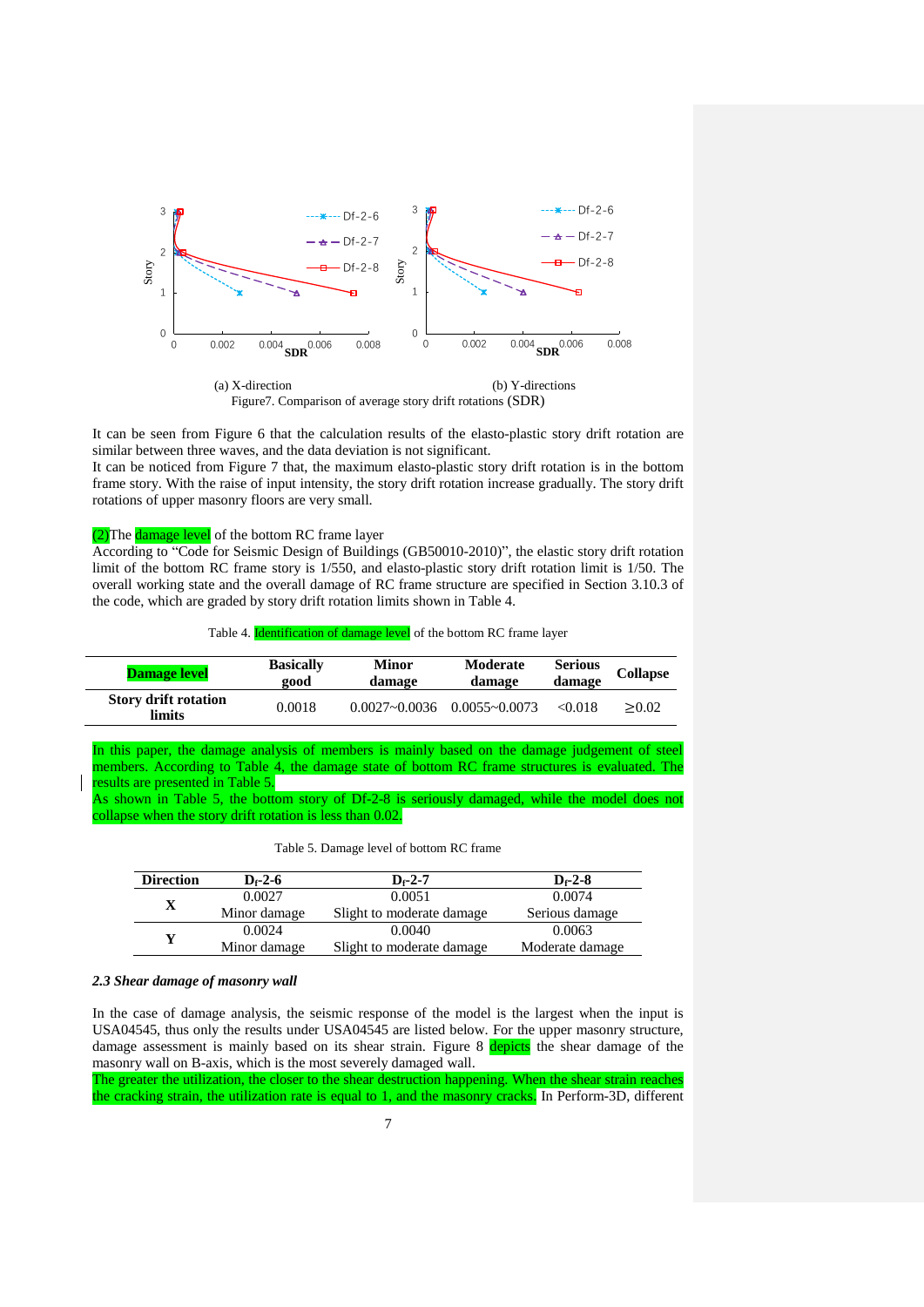colors represent different strain utilization, sky blue represents 0.5 (the utilization rate reaches 0.5 to 0.7), green represents 0.7 (which utilization rate reaches 0.7 to 0.8), yellow represents 0.8 (which utilization rate reaches 0.8 to 1), red represents 1 (which the utilization rate reaches 1 and above).



It can be **note** from Figure 8 that the masonry walls of  $D_f$ -2-6 does not reach the cracking strain. As the level of seismic input increasing, the masonry walls **begin** cracking and spread from the middle to both sides, the shear strain in the second story is larger than that of the third story.

### **3. SEISMIC PERFORMANCE OF MMB-SRCF MODELS WITH DIFFERENT STORIES**

### *3.1 Analysis of Basic Dynamic Behavior, Stiffness Ratio and Plane Regularity*

In this section, two new models are designed for comparing. Two models both have one story of stilted RC Frame at bottom. Whatmore, one has 3 upper masonry layers (named Df-3) and the other has 4 upper masonry layers (named Df-4). The analysis parameter and condition of model Df-3 and  $D_f$ -4 are both the same as that of  $D_f$ -2-8. Besides, other respects of Df-3 and  $D_f$ -4 also keep the same designs as  $D_f$ -2-8, such as the layouts of upper masonry stories, materials, ring beam, structural column material and layout, the bottom beam, column material and beam cross-sectional size, plane load and so on. But the cross-sectional dimensions and reinforcement of the bottom frame columns are different. The column cross sections of  $D_f$ -3 and  $D_f$ -4 are 400×400mm, 450×450mm, respectively. Thus the stiffness ratios of the first masonry story to the bottom RC frame story are different, as listed in table 6. The model layout diagram is already **presented** in Figure 1.

The periods of the three models and the stiffness ratios of the three models are compared in Table 6. It is can be found from Table 6 that the periods of the first cycle for three models are relatively close, and they are all about 0.31s. The ratio of the maximum story drift and the average story drifts of  $D_f-2-8$ ,  $D_f-3$  and  $D_f-4$  in the elasto-plastic time-history analysis of USA01405 are also summarized in Table 6, it is obviously that Df-3 and Df-4 are torsion irregularities, too.

| Table 6. Basic information of Df-2-8, Df-3, Df-4 |  |
|--------------------------------------------------|--|
|                                                  |  |

| Model       | <b>Stiffness</b><br><b>Ratio</b> | <b>Stiffness</b><br><b>Ratio</b><br><b>X-direction Y-direction</b> | <b>First</b><br>cycle(s) | <b>Maximum</b><br><b>Story</b><br>drift(MSD/m<br>m) | Average<br>(ASD/mm) | Story drift MSD / ASD |
|-------------|----------------------------------|--------------------------------------------------------------------|--------------------------|-----------------------------------------------------|---------------------|-----------------------|
| $D_f - 2-8$ | 12.40                            | 19.88                                                              | 0.307                    | 42.21                                               | 25.93               | 1.63                  |
| $D_f - 3$   | 7.13                             | 15.04                                                              | 0.307                    | 40.04                                               | 24.79               | 1.62                  |
| $D_f - 4$   | 5.92                             | 12.39                                                              | 0.309                    | 36.22                                               | 22.37               | 1.62                  |

### *3.2 Story drift rotation*

(1) The story drift rotations (SDR)

The SDR of X-direction and Y-direction of each model under different earthquake inputs are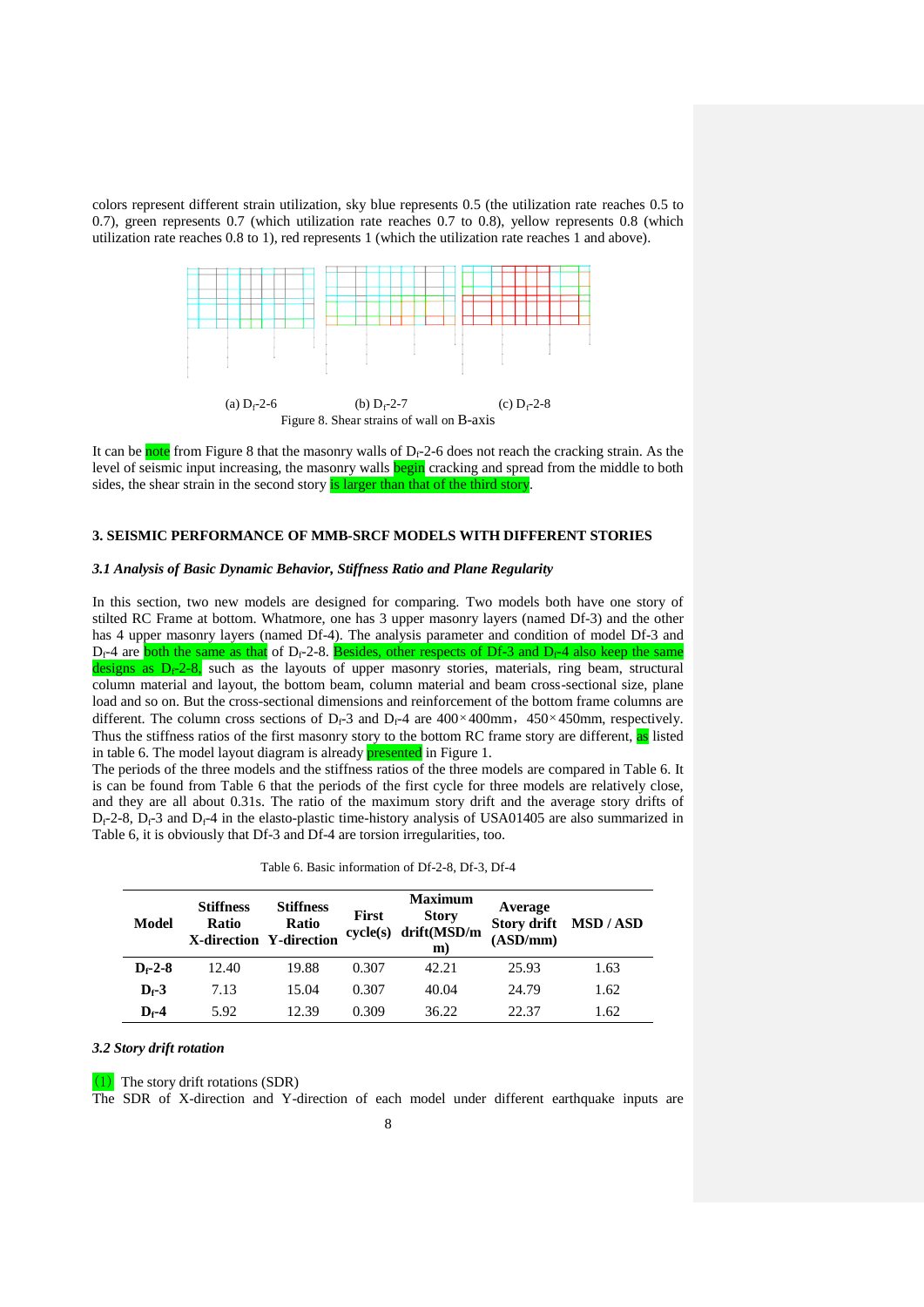

demonstrated in Figure 9. The comparative analysis of average SDR for three models are shown in Figure 10.

Figure 10. The average story drift rotations (SDR) of models

It can be seen from Figure 9 and Figure 10 that, with the number of upper masonry story increasing, the stiffness ratio of the first masonry layer to the bottom RC frame layer decreases gradually, while the story drift rotations of masonry layers increase gradually, when SDR of the bottom RC frame layer decrease slightly.

(2) The damage level of bottom RC frame layer

According to table 4, the damage state of bottom RC frame layers of three models are evaluated and the results are illustrated in Table 7.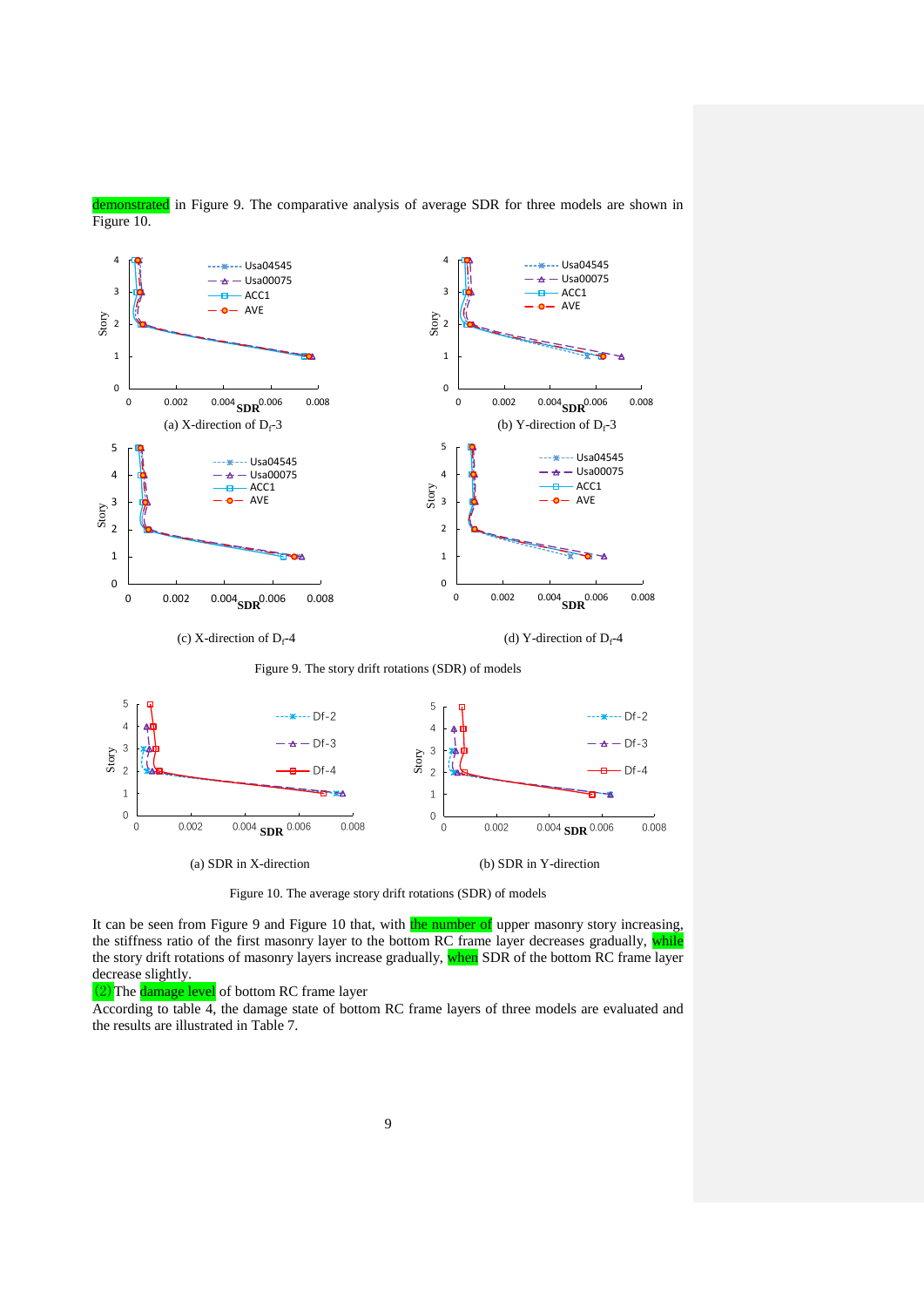| Table 7. Structural damage status of bottom RC frame layer |  |  |  |  |  |  |  |
|------------------------------------------------------------|--|--|--|--|--|--|--|
|------------------------------------------------------------|--|--|--|--|--|--|--|

| <b>Direction</b>   | <b>Index</b><br>$D_f - 2-8$      |                             | $D - 3$                     | $D_f - 4$                   |  |
|--------------------|----------------------------------|-----------------------------|-----------------------------|-----------------------------|--|
|                    | <b>Stiffness</b><br><b>Ratio</b> | 12.40                       | 7.13                        | 5.92                        |  |
| X-direction        | <b>Damage</b><br>status          | 0.0074 Serious<br>damage    | $0.0076$ Serious<br>damage  | 0.0069 Moderate<br>damage   |  |
| <b>Y-direction</b> | <b>Stiffness</b><br><b>Ratio</b> | 19.88                       | 15.04                       | 12.39                       |  |
|                    | <b>Damage</b><br>status          | $0.0063$ Moderate<br>damage | $0.0063$ Moderate<br>damage | $0.0056$ Moderate<br>damage |  |

It can be **concluded** from Table 7 that the deformation of bottom RC frame with different stiffness ratios reaches moderate to severe damage, and no collapse occurs when it is less than 0.02 normative limits. The weak layer of the model is the bottom frame.

### *3.3 Shear damage of masonry wall*

Shearing strain represent the shear damage of the masonry wall, the utilization rate is defined as 1 when the shear strain reaches the cracking strain. Figure 11 **presents** the shear damage of the masonry wall on B-axis of the three models, which is the most severely damaged wall.

In this contrast, sky blue represents 1(shear utilization rate reaches 1 to 1.5), green represents 1.5(shear utilization rate reaches 1.5 to 2), yellow represents 2(shear utilization rate reaches 2 to 3), red represents 3(shear utilization rate are greater than 3). The greater shear utilization, the closer the wall is to reach shear failure.

It can be seen from Figure 11 that the shear strains of masonry wall increase gradually with the number of upper masonry story increasing, and the shear strain in the first masonry story are greater than that of the second and third masonry story.



Figure 11. Shear strains of wall on B-axis under input of wave USA04545

## **4. CONCLUSIONS**

This paper **investigated** the seismic performance by time history analysis of two **group models for** mountainous masonry building with silted RC frame at the bottom. Different seismic intensities and different stories are considered, the following conclusions can be obtained:

(1) MMB-RCF is normally **torsionally** irregular for the tilted column in the bottom story.

(2) With the seismic intensity increasing, the damage of RC frame at the bottom increases, from minor damage under seismic intensity 6, moderate damage under seismic intensity 7, to serious damage under seismic intensity 8.

(3)With the number of upper masonry story increasing, the damage of RC frame at the bottom